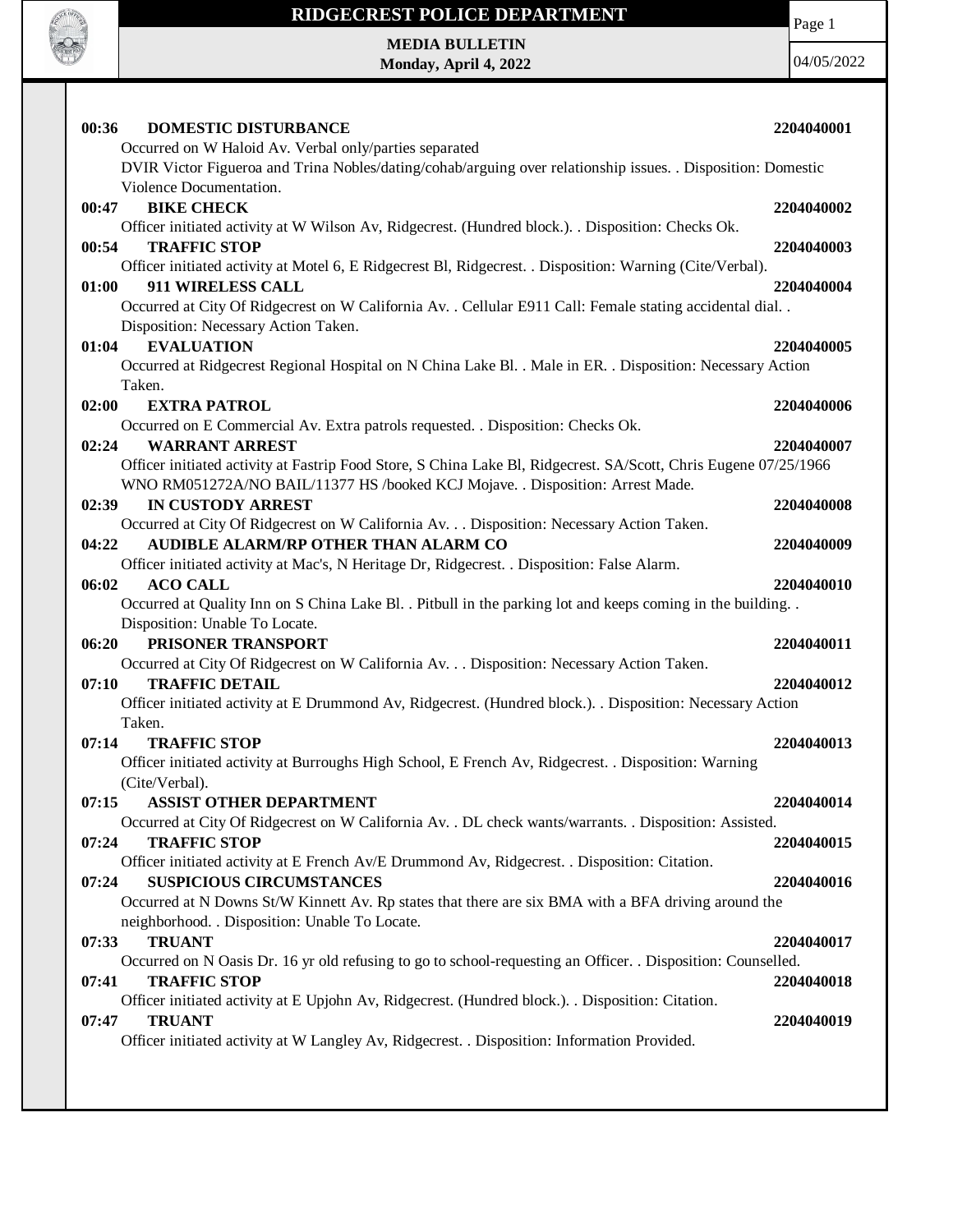

### **RIDGECREST POLICE DEPARTMENT**

Page 2

**MEDIA BULLETIN Monday, April 4, 2022**

| 08:00 | <b>UNLICENSED DRIVER</b>                                                                                               | 2204040020 |
|-------|------------------------------------------------------------------------------------------------------------------------|------------|
|       | Officer initiated activity at S Gateway Bl, Ridgecrest. (Hundred block.) SA/Cedano, Shyla 03/05/87 chg/VC              |            |
|       | 12500(A) cited/rel'd. . Disposition: Arrest Made.                                                                      |            |
| 08:03 | <b>ACO CALL</b>                                                                                                        | 2204040021 |
|       | Occurred on E Sand Dune Ln. 2 pitbulls trying to break the fence to RP's yard. . Disposition: Unable To Locate.        |            |
| 08:12 | <b>CONTACT CITIZEN</b>                                                                                                 | 2204040022 |
|       | Officer initiated activity at Mesquite High School, W Drummond Av, Ridgecrest. . Disposition: Information              |            |
|       | Provided.                                                                                                              |            |
| 08:21 | <b>CONTACT CITIZEN</b>                                                                                                 | 2204040023 |
|       | Occurred on S Warner St. CALL RP//Rp would like to speak with P5. . Disposition: Negative Contact.                     |            |
| 08:22 | <b>ACO CALL</b>                                                                                                        | 2204040024 |
|       | Occurred at Pierce Elementary School on N Gold Canyon Dr. . Med size dog in the school yard. . Disposition:            |            |
|       | Assisted.                                                                                                              |            |
| 08:26 | <b>CONTACT CITIZEN</b>                                                                                                 | 2204040025 |
|       | Officer initiated activity at Murray Middle School, E Drummond Av, Ridgecrest. . Disposition: Information<br>Received. |            |
|       | STORAGE AUTHORITY-6MOS EXPIRED                                                                                         | 2204040026 |
| 08:33 | Officer initiated activity at S Fairview St, Ridgecrest. . Disposition: Necessary Action Taken.                        |            |
| 08:36 | <b>BREAKING/REMOVING VEHICLE PARTS</b>                                                                                 | 2204040027 |
|       | Occurred at Sierra Auto Recycling on W Inyokern Rd. . 3 or 4 veh had catalytic converters taken-requesting an          |            |
|       | Officer.                                                                                                               |            |
| 08:48 | <b>CHILD ABUSE</b>                                                                                                     | 2204040028 |
|       | Occurred at Briarwood Apts on W Drummond Av. Disposition: Report Taken.                                                |            |
| 08:50 | <b>CONTACT CITIZEN</b>                                                                                                 | 2204040029 |
|       | Occurred on W Coral Av. Rp stating she needs protection. . Disposition: Information Provided.                          |            |
| 08:51 | <b>UNWANTED SUBJECT</b>                                                                                                | 2204040030 |
|       | Occurred on S China Lake Bl. Rp states there is a woman who is cussing and won't leave the premise                     |            |
|       | Disposition: Necessary Action Taken.                                                                                   |            |
| 08:52 | POSITIVE CITIZEN CONTACT                                                                                               | 2204040031 |
|       | Officer initiated activity at Murray Middle School, E Drummond Av, Ridgecrest. . Disposition: Necessary                |            |
|       | Action Taken.                                                                                                          |            |
| 08:52 | <b>UNWANTED SUBJECT</b>                                                                                                | 2204040032 |
|       | Occurred at Oyo Hotel on S China Lake Bl. . Unwanted subject disturbing the peace. . Disposition: Duplicate            |            |
|       | Call Entered.                                                                                                          |            |
| 08:59 | <b>FLAG DOWN</b>                                                                                                       | 2204040033 |
|       | Officer initiated activity at Pierce Elementary School, N Gold Canyon Dr, Ridgecrest. . Disposition: Checks Ok.        |            |
| 09:08 | <b>KEEP THE PEACE</b>                                                                                                  | 2204040034 |
|       | Occurred at Alta One Federal Credit Union on S China Lake Bl. . RP requesting an Officer-RP will be in silver          |            |
|       | Kia. . Disposition: Necessary Action Taken.                                                                            |            |
| 09:12 | <b>FOLLOW UP</b><br>Officer initiated activity at W Upjohn Av, Ridgecrest. . Disposition: Necessary Action Taken.      | 2204040035 |
| 09:18 | <b>VANDALISM REPORT</b>                                                                                                |            |
|       | Officer initiated activity at N Palm Dr, Ridgecrest. . Disposition: Information Provided.                              | 2204040036 |
| 09:37 | <b>TRAFFIC STOP</b>                                                                                                    | 2204040037 |
|       | Officer initiated activity at W Inyokern Rd, Ridgecrest. (Hundred block.). . Disposition: Warning (Cite/Verbal).       |            |
| 09:42 | <b>FRAUDULENT REPORT</b>                                                                                               | 2204040038 |
|       | Occurred at City Of Ridgecrest on W California Av. . Rp would like to speak with an officer regarding things           |            |
|       | that have been happening on cell phone. rp in lobby. . Disposition: Information Provided.                              |            |
|       |                                                                                                                        |            |
|       |                                                                                                                        |            |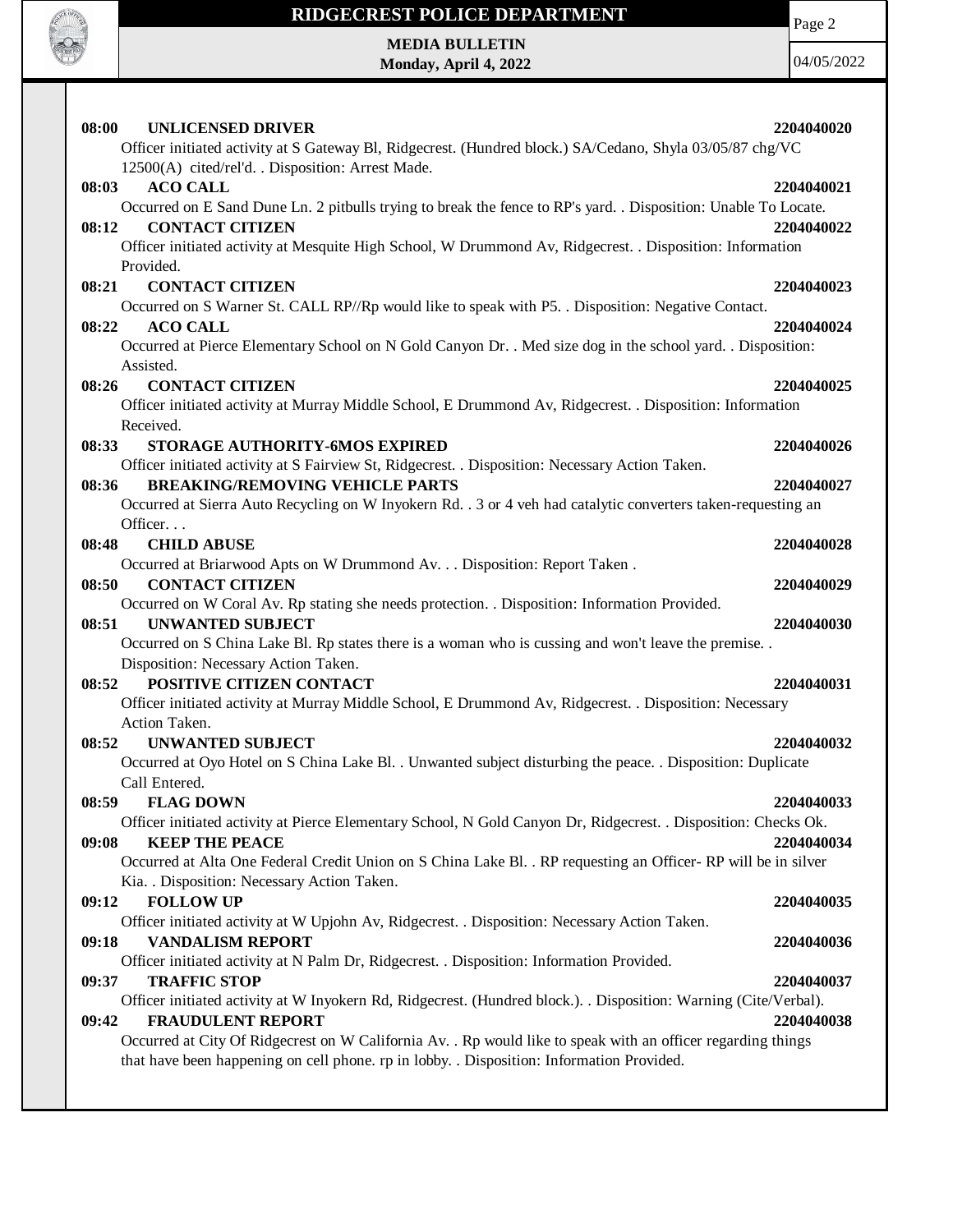

# **RIDGECREST POLICE DEPARTMENT MEDIA BULLETIN**

**Monday, April 4, 2022**

Page 3

| 10:10<br><b>BURGLARY ALARM</b>                                                                                   | 2204040039 |
|------------------------------------------------------------------------------------------------------------------|------------|
| Occurred at Heritage Suites on N Heritage Dr. . Residental alarm. . Disposition: Checks Ok.                      |            |
| <b>DETAIL</b><br>10:17                                                                                           | 2204040040 |
| Officer initiated activity at S Gateway Bl, Ridgecrest. . Disposition: Necessary Action Taken.                   |            |
| <b>CONTACT CITIZEN</b><br>10:35                                                                                  | 2204040041 |
| Occurred at City Of Ridgecrest on W California Av. . RP @ lobby doors wants to speak with P12. . Disposition:    |            |
| Information Received.                                                                                            |            |
| <b>THEFT</b><br>10:35                                                                                            | 2204040042 |
| Occurred at Albertson's #6331 on S China Lake Bl. . Rp has video of people walking out with groceries. Would     |            |
| like to file a report. . Disposition: Information Provided.                                                      |            |
| <b>ACO CALL</b><br>10:40                                                                                         | 2204040043 |
| Occurred at Leroy Jackson Park on E French Av. . Rp found mixed black lab. . Disposition: Necessary Action       |            |
| Taken.                                                                                                           |            |
| POSITIVE CITIZEN CONTACT<br>10:51                                                                                | 2204040044 |
| Officer initiated activity at Burroughs High School, E French Av, Ridgecrest. . Disposition: Necessary Action    |            |
| Taken.                                                                                                           |            |
| <b>BATTERY SPOUSE/COHABITANT REPORT</b><br>10:56                                                                 | 2204040045 |
| Occurred at City Of Ridgecrest on W California Av. .<br>spanish speaking. . Disposition: Report Taken.           |            |
| <b>FOUND NARCOTICS</b><br>11:11                                                                                  | 2204040046 |
| Occurred at City Of Ridgecrest on W California Av. . Needle found in the street. . Disposition: Report Taken.    |            |
| <b>SUPPLEMENTAL REPORT</b><br>11:11                                                                              | 2204040047 |
| Occurred at City Of Ridgecrest on W California Av. . 22-1016. . Disposition: Report Taken.                       |            |
| <b>WARRANT SERVICE</b><br>11:20                                                                                  | 2204040048 |
| Occurred at City Of Ridgecrest on W California Av. . SA/Young, Catrina 07/24/94                                  |            |
| RM052659A/\$47k/HS 11550(A); PC 148(A)(1); PC 243(B)                                                             |            |
| RM055420A/\$15k/PC 148(A)(1); PC 647(F). . Disposition: Report Taken.                                            |            |
| <b>TRAFFIC STOP</b><br>11:32                                                                                     | 2204040049 |
| Officer initiated activity at E Ridgecrest Bl, Ridgecrest. . Disposition: Citation.                              |            |
| <b>THEFT</b><br>11:53                                                                                            | 2204040050 |
| Occurred on W Sonja Av. RP in the lobby -EBT was used by someone else. . Disposition: Information                |            |
| Provided.                                                                                                        |            |
| <b>FOLLOW UP</b><br>12:00                                                                                        | 2204040051 |
| Occurred on S Sanders St. Follow up on 72 hour notice. . Disposition: Checks Ok.                                 |            |
| <b>SUSPICIOUS PERSON</b><br>12:33                                                                                | 2204040052 |
| Occurred on S Lincoln St. Rp states there is a woman banging on the doors of rps and neighbors . WFA/red         |            |
| or light brown hair/ plaid grey and black shirt/ phone and car keys in her hand. . Disposition: Necessary Action |            |
| Taken.                                                                                                           |            |
| RUNAWAY/OUT OF CONTROL JUVENILE<br>12:33                                                                         | 2204040053 |
| Officer initiated activity at Pierce Elementary School, N Gold Canyon Dr, Ridgecrest. . Disposition: Information |            |
| Provided.                                                                                                        |            |
| <b>SUPPLEMENTAL REPORT</b><br>12:37                                                                              | 2204040054 |
| Occurred at City Of Ridgecrest on W California Av. . 22-1050. . Disposition: Necessary Action Taken.             |            |
| <b>CONTACT CITIZEN</b><br>13:22                                                                                  | 2204040055 |
| Occurred at City Of Ridgecrest on W California Av. . Rp in lobby would like file a report. . Disposition:        |            |
| Information Received.                                                                                            |            |
| <b>CONTACT CITIZEN</b><br>13:49                                                                                  | 2204040056 |
| Occurred at City Of Ridgecrest on W California Av. . Rp would like to speak with P20 regarding 2204030030. .     |            |
| Disposition: Information Provided.                                                                               |            |
|                                                                                                                  |            |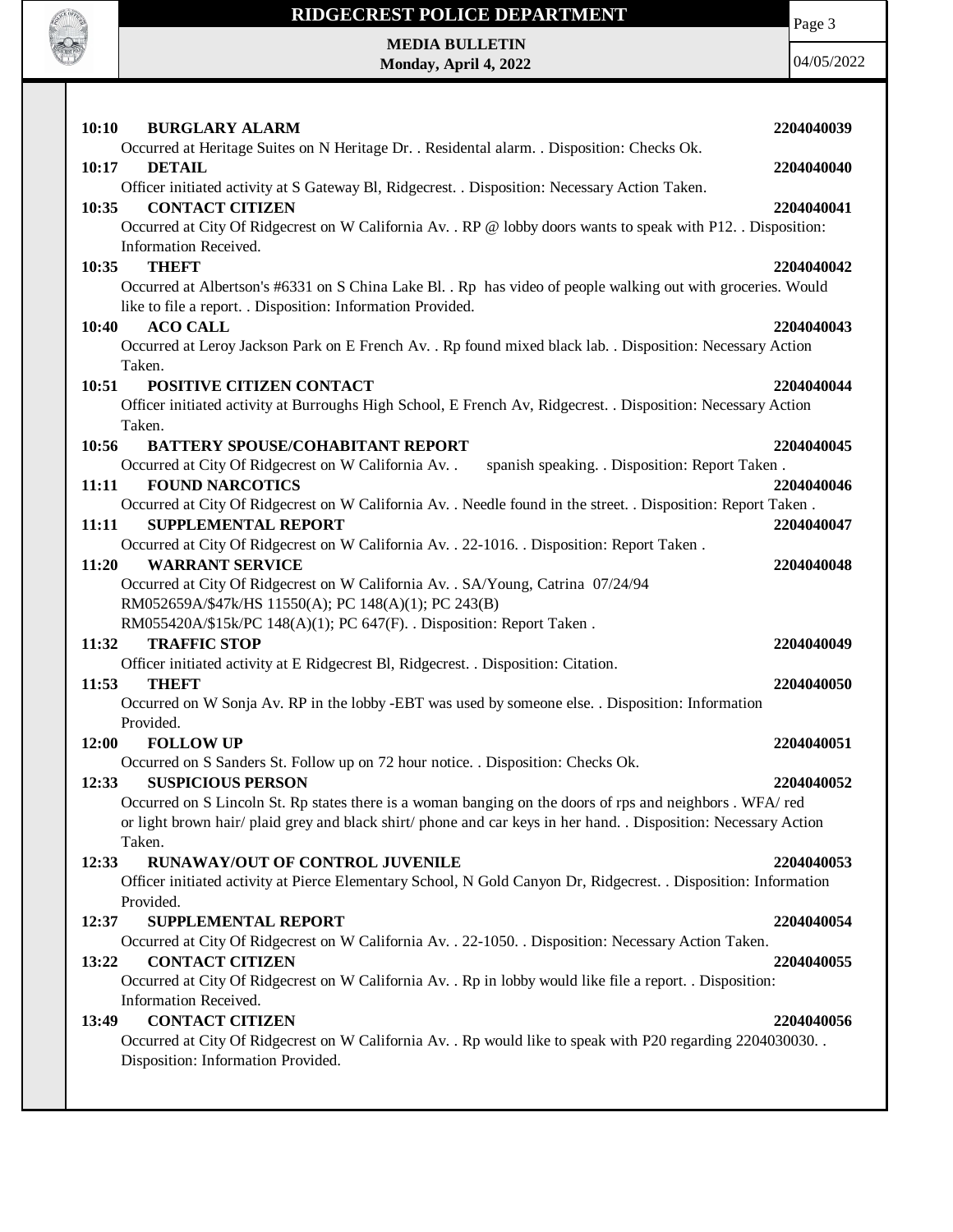

#### **RIDGECREST POLICE DEPARTMENT**

Page 4

**MEDIA BULLETIN Monday, April 4, 2022**

| 13:50<br>PRIVATE PROPERTY TOW                                                                                                                                                                        | 2204040057 |
|------------------------------------------------------------------------------------------------------------------------------------------------------------------------------------------------------|------------|
| Occurred on S Allen St. . Disposition: Necessary Action Taken.<br><b>LEWD OR LASCIVIOUS ACTS</b><br>13:53                                                                                            | 2204040058 |
| Officer initiated activity at Las Flores Elementary School, W Las Flores Av, Ridgecrest. . Disposition: Report<br>Taken.                                                                             |            |
| 14:00<br>PEDESTRIAN CHECK<br>Officer initiated activity at W Plumblossom Ct, Ridgecrest. . Disposition: Checks Ok.                                                                                   | 2204040059 |
| <b>EXTRA PATROL</b><br>14:00                                                                                                                                                                         | 2204040060 |
| Occurred on E Commercial Av. Extra patrols requested. . Disposition: Checks Ok.<br><b>CONTACT CITIZEN</b><br>14:16                                                                                   | 2204040061 |
| Occurred on S Silver Ridge St. Rp would like to speak with an officer. Contact via 21. Disposition: Negative<br>Contact.                                                                             |            |
| 911 WIRELESS CALL<br>14:40                                                                                                                                                                           | 2204040062 |
| Occurred at City Of Ridgecrest on W California Av. . abandoned line//on call back male subj stating misdial<br>Disposition: Log Note Only.                                                           |            |
| <b>CONTACT CITIZEN</b><br>14:41                                                                                                                                                                      | 2204040063 |
| Occurred at City Of Ridgecrest on W California Av. . Call rp//rp wanting to know why his incident was closed<br>out a certain way on Sunday. . Disposition: Information Provided.                    |            |
| <b>VANDALISM REPORT</b><br>14:41                                                                                                                                                                     | 2204040064 |
| Occurred on W Boston Av. RP in lobby wants to report issues with the neighbors breaking his fence and<br>throwing bottles on his roof. . Disposition: Information Provided.                          |            |
| <b>DISTURBANCE - SUBJECT</b><br>14:46                                                                                                                                                                | 2204040065 |
| Occurred at Clarion on N China Lake Bl. . is there trying fight with RP - Disposition: Necessary Action<br>Taken.                                                                                    |            |
|                                                                                                                                                                                                      |            |
|                                                                                                                                                                                                      | 2204040066 |
| 15:28<br><b>VERBAL THREATS</b><br>Occurred on W Robertson Av. RP requesting to speak with an Officer- in the lobby. . Disposition: Information                                                       |            |
| Provided.<br><b>THEFT OF IDENTIFICATION</b><br>15:45                                                                                                                                                 | 2204040067 |
| Occurred at City Of Ridgecrest on W California Av. . Rp states that ex boyfriend opened an account under rps                                                                                         |            |
| name without their knowledge. . Disposition: Information Provided.<br><b>LAND TRESPASS</b><br>15:59                                                                                                  | 2204040068 |
| Occurred on N Sahara Dr. Rp states that there is WFA at the location. . Disposition: Unable To Locate.                                                                                               |            |
| <b>WARRANT ARREST</b><br>16:03<br>Officer initiated activity at W Bowman Rd/S Mahan St, Ridgecrest. SA/West, Martin 01/11/57 RF008696A/                                                              | 2204040069 |
| \$5k/HS 11378 cited/rel'd. . Disposition: Arrest Made.<br><b>UNWANTED SUBJECT</b><br>16:03                                                                                                           | 2204040070 |
| Occurred at Ridgecrest Crisis Stabilization Unit on N Chelsea Av. . is refusing to leave the building. .                                                                                             |            |
| Disposition: Necessary Action Taken.<br><b>WARRANT ARREST</b><br>16:04                                                                                                                               | 2204040071 |
| Occurred at City Of Ridgecrest on W California Av. . In the lobby<br>SA/Williams, Billy 03/27/87 BF188169A/\$35k/PC 118; WI 10980(C)(2)                                                              |            |
| bonded out. . Disposition: Arrest Made.                                                                                                                                                              |            |
| <b>WELFARE CHECK</b><br>16:17                                                                                                                                                                        | 2204040072 |
| Occurred on S Mahan St. WELCK on. . Disposition: Necessary Action Taken.                                                                                                                             |            |
| 16:22<br><b>SUSPECT ARREST</b><br>Officer initiated activity at W Church Av, Ridgecrest. SA/Zarate, Miguel 11/01/77 chg/PC 243(E)(1) OCA 22-<br>1070 /released on bond. . Disposition: Report Taken. | 2204040073 |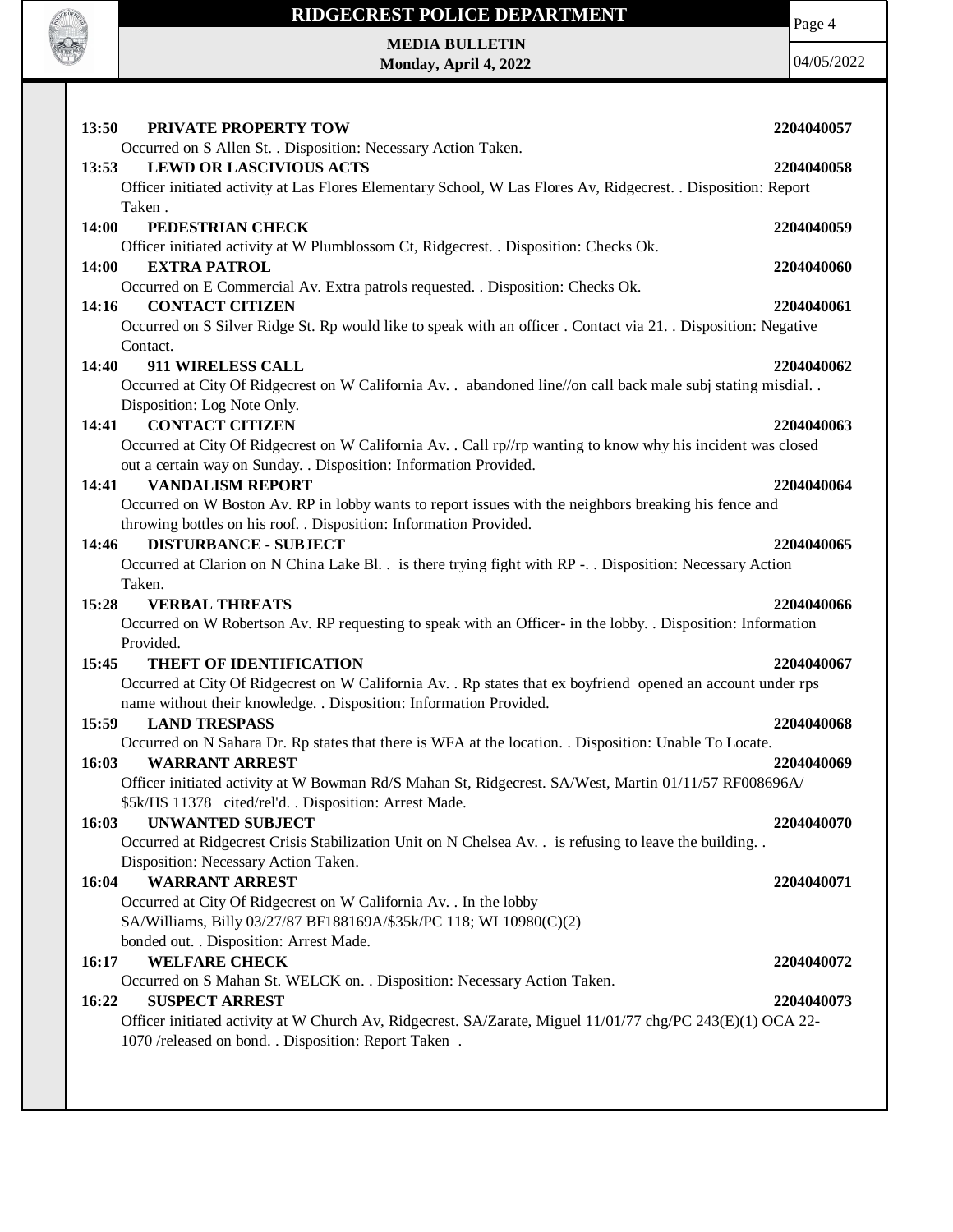

# **RIDGECREST POLICE DEPARTMENT MEDIA BULLETIN**

**Monday, April 4, 2022**

Page 5

| 16:35<br><b>THEFT</b><br>Occurred at Arby's #5270 on N China Lake Bl. . Rp states money and ID where stolen. . Disposition: Necessary                                                                                                                                                                                  | 2204040074 |
|------------------------------------------------------------------------------------------------------------------------------------------------------------------------------------------------------------------------------------------------------------------------------------------------------------------------|------------|
| Action Taken.<br><b>THEFT</b><br>16:45<br>Occurred at City Of Ridgecrest on W California Av. . Rp stated that someone stole her purse and bike. .                                                                                                                                                                      | 2204040075 |
| Disposition: Necessary Action Taken.<br><b>SUSPICIOUS PERSON</b><br>16:50<br>Occurred on W Perdew Av. WMA red, white and blue shirt, bald with tats on his head walking in the alley way.<br>. Disposition: Gone On Arrival.                                                                                           | 2204040076 |
| 16:59<br><b>LAND TRESPASS</b>                                                                                                                                                                                                                                                                                          | 2204040077 |
| Occurred on N Sahara Dr. Rp states female inside the residence. . Disposition: Necessary Action Taken.<br><b>CONTACT CITIZEN</b><br>17:14                                                                                                                                                                              | 2204040078 |
| Occurred on W Franklin Av. Rp states there is a bag of trash and a soda bottle in the car that is not theirs. rp<br>not sure if officers want the bag of trash and soda bottle or not. rp states they just had the car towed home<br>that was just recovered from a 10851 report. . Disposition: Information Provided. |            |
| <b>VANDALISM REPORT</b><br>17:37                                                                                                                                                                                                                                                                                       | 2204040079 |
| Occurred on S Alvord St. Rp states she thinks someone broke into her back yard. rp states the fence is broken.<br>rp states she does not believe that anything was taken. . Disposition: Log Note Only.                                                                                                                |            |
| <b>KEEP THE PEACE</b><br>17:52<br>Occurred on N Erwin St. Rp requesting a KTP because mother of child is coming to pick her up. . Disposition:                                                                                                                                                                         | 2204040080 |
| Information Received.                                                                                                                                                                                                                                                                                                  |            |
| 911 WIRELESS CALL<br>18:52                                                                                                                                                                                                                                                                                             | 2204040081 |
| Occurred at City Of Ridgecrest on W California Av. . Cellular E911 Call: Open line/rustling sounds<br>heard/female stating accidental dial on call back. . Disposition: Necessary Action Taken.                                                                                                                        |            |
| 19:08<br><b>INFORMATION</b>                                                                                                                                                                                                                                                                                            | 2204040082 |
| Occurred on N Sierra View St. Asking about the list. . Disposition: Log Note Only.                                                                                                                                                                                                                                     |            |
| 19:14<br><b>BURGLARY ALARM</b><br>Occurred at Alta One Federal Credit Union on S China Lake Bl. . Walkup atm/. . Disposition: False Alarm.                                                                                                                                                                             | 2204040083 |
| <b>CONTACT CITIZEN</b><br>19:14                                                                                                                                                                                                                                                                                        | 2204040084 |
| Occurred at City Of Ridgecrest on W California Av. . Call RP regarding child custody issues. . Disposition:                                                                                                                                                                                                            |            |
| Information Provided.                                                                                                                                                                                                                                                                                                  |            |
| 19:31<br><b>SUSPICIOUS VEHICLE</b>                                                                                                                                                                                                                                                                                     | 2204040085 |
| Occurred at Subway - South on S China Lake Bl. . Report of white Kia with multiple tires removed /gas tank                                                                                                                                                                                                             |            |
| open/possibly stripped. . Disposition: Checks Ok.                                                                                                                                                                                                                                                                      |            |
| 19:55<br><b>BATTERY SPOUSE/COHABITANT</b>                                                                                                                                                                                                                                                                              | 2204040086 |
| Occurred on E California Av. Cellular E911 Call: RP minor stating moms GF struck her/left WB balck shirt with<br>pink writing/carrying white cat/RP out of breath/unable to copy her name/RP's mom refused to give name<br>Disposition: Domestic Violence Documentation.                                               |            |
| <b>INFORMATION</b><br>19:59                                                                                                                                                                                                                                                                                            | 2204040087 |
| Occurred on N Sierra View St. Arrest list. . Disposition: Log Note Only.                                                                                                                                                                                                                                               |            |
| <b>MEDICAL AID</b><br>20:16                                                                                                                                                                                                                                                                                            | 2204040088 |
| Occurred on W Reeves Av. Cellular E911 Call: lift assist. . Disposition: Referred To Other Agency.<br>911 WIRELESS CALL<br>21:24                                                                                                                                                                                       | 2204040090 |
| Occurred at City Of Ridgecrest on W California Av. . Cellular E911 Call: Hangup/VM on call back. .<br>Disposition: Log Note Only.                                                                                                                                                                                      |            |
| <b>CONTACT CITIZEN</b><br>21:52                                                                                                                                                                                                                                                                                        | 2204040091 |
| Occurred on W Haloid Av. RP requesting 10-21. Disposition: Information Provided.                                                                                                                                                                                                                                       |            |
|                                                                                                                                                                                                                                                                                                                        |            |